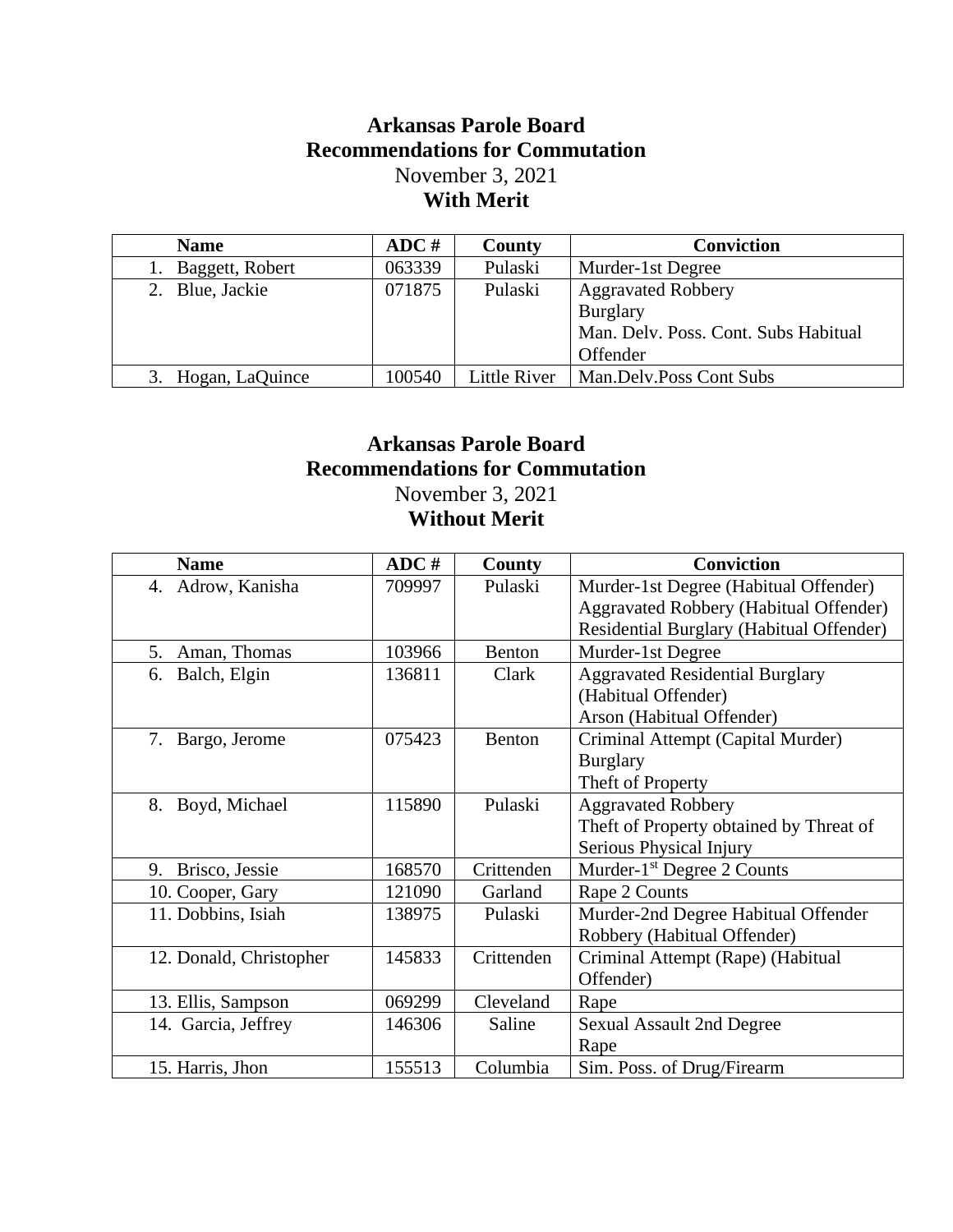|                       |        |                   | Poss. W Purp DelContSubSched l,ll        |
|-----------------------|--------|-------------------|------------------------------------------|
|                       |        |                   | Stimulent=> $80DU < 160DU < 200g$        |
|                       |        |                   | Theft of Property >= $$5,000 < $25,000$  |
|                       |        |                   | Poss. of Defaced of Firearm              |
|                       |        |                   | <b>Aggravated Robbery</b>                |
|                       |        |                   | Felony with Firearm                      |
| 16. Harvey, Dominique | 177828 | Miller            | <b>Aggravated Robbery</b>                |
|                       |        |                   | <b>Escape-2nd Degree</b>                 |
| 17. Holland, Francis  | 086963 | Stone             | Capital Murder                           |
| 18. Holloway, Winston | 067507 | Pulaski           | <b>Burglary</b>                          |
|                       |        |                   | Rape-2 Counts                            |
|                       |        |                   | Criminal Use Proh. Weapon-3 Counts       |
|                       |        |                   | Robbery                                  |
| 19. Keys, Daniel      | 652742 | <b>Hot Spring</b> | Poss W Purp Del Cont Sub Sched Vl >      |
|                       |        |                   | 14g < 4 oz Habitual Offender             |
|                       |        |                   | Poss Drug Paraphernalia Meth Cocaine     |
|                       |        |                   | Habitual Offender                        |
|                       |        |                   | Fleeing                                  |
| 20. King, Elgin       | 088556 | Pulaski           | Murder-1st Degree Habitual Offender      |
|                       |        |                   | Criminal Solicitation to Commit Capital  |
|                       |        |                   | Murder Habitual Offender                 |
| 21. King, Jonquil     | 147018 | Pulaski           | <b>Aggravated Robbery</b>                |
|                       |        |                   | <b>Battery 2nd Degree</b>                |
|                       |        | Saline            | <b>Aggravated Robbery</b>                |
| 22. Leaks, Bruce      | 082339 | Miller            | Murder-1st Degree                        |
| 23. Lewis, Marcus     | 111474 | Faulkner          | Murder-1st Degree (Habitual Offender)    |
|                       |        |                   | <b>Residential Burglary</b>              |
|                       |        |                   | <b>Aggravated Assault</b>                |
| 24. McCarty, Randall  | 101565 | Clark             | Murder-1st Degree                        |
| 25. Reed, Travis      | 151103 | Mississippi       | Murder-1st Degree                        |
| 26. Robbins, Robert   | 147771 | Craighead         | Capital Murder                           |
| 27. Robinson, Mary    | 704033 | Ashley            | Murder- $1st$ Degree (2 Counts)          |
| 28. Sawyer, Clint     | 081710 | Lonoke            | Rape-3 Counts                            |
|                       |        |                   | <b>Burglary-3 Counts</b>                 |
| 29. Sevier, Samantha  | 709304 | Miller            | Murder-1st Degree                        |
|                       |        |                   | Abuse Of A Corpse                        |
|                       |        |                   | Arson                                    |
|                       |        |                   | Hinder Apprehension or Prosecution       |
| 30. Sillivan, Doug    | 143755 | Benton            | Rape                                     |
| 31. Simmons, Sherwood | 130769 | Jackson           | Battery-1st Degree (Habitual Offender)   |
| 32. Suchey, Paul      | 161092 | Craighead         | Battery-1 <sup>st</sup> Degree           |
| 33. Tackett, Dannie   | 152989 | Miller            | <b>Breaking And Entering (Probation</b>  |
|                       |        |                   | Revocation)                              |
|                       |        |                   | Theft Of Property (Probation Revocation) |
|                       |        |                   | Failure To Appear (Habitual Offender)    |
|                       |        |                   | Theft of Property $> $25,000$ (Habitual  |
|                       |        |                   |                                          |